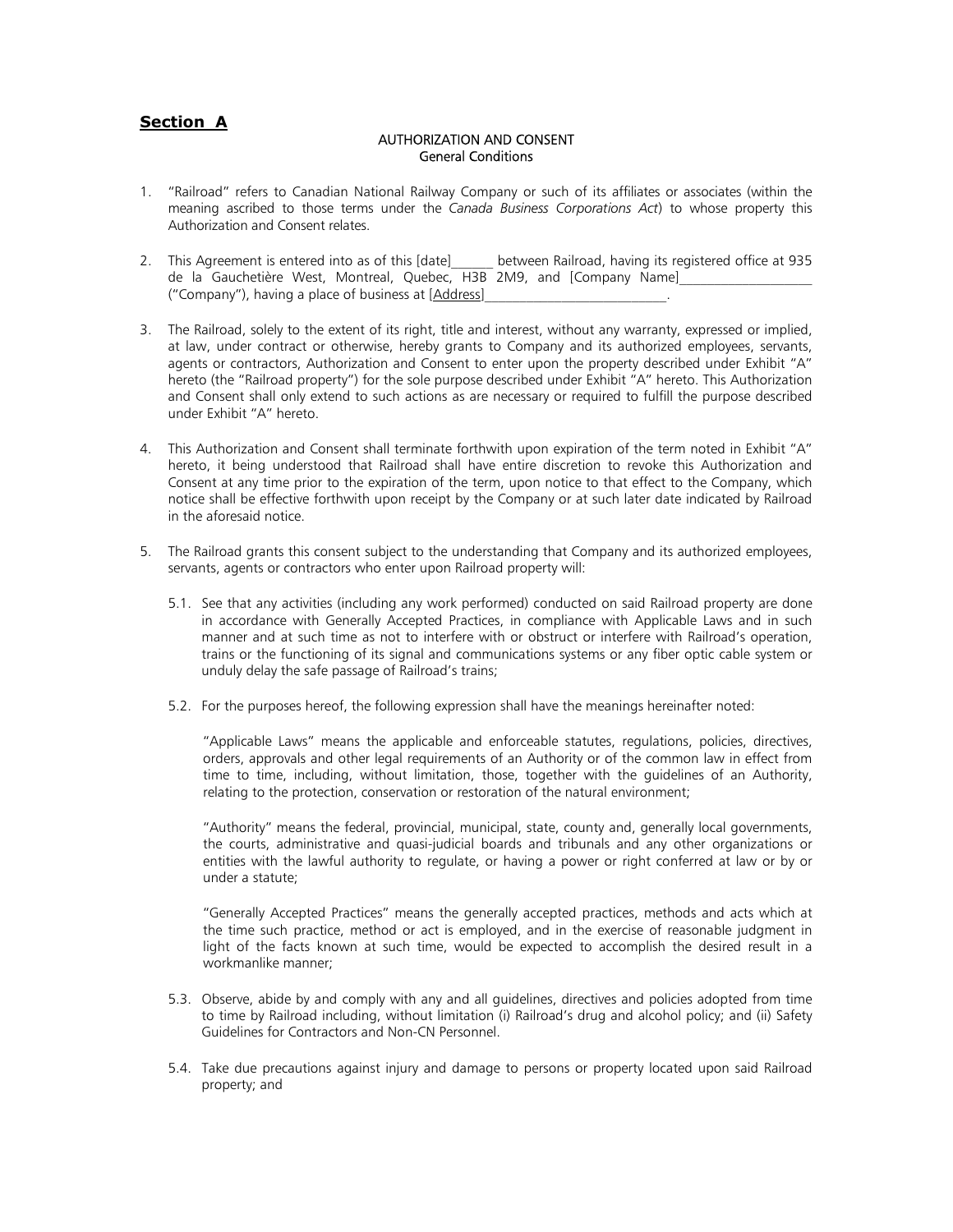5.5. Return said Railroad property to the same condition, reasonable wear and tear excepted, as existed prior to such work, failing which Railroad, after providing written notice to Company, and allowing Company a reasonable amount of time to return the Railroad property to the same condition, may do so at Company's sole cost and expense.

## **Work**

# (This section shall apply to all work carried out under the authority of this Authorization and Consent)

- 6. Any work carried out under the authority of this Authorization and Consent or while on Railroad property as a result of this Authorization and Consent, shall be carried out at those locations described in Exhibit "A" or shown on the Plan attached hereto as Exhibit "B" and, as the case may be, in the manner described therein."
- 7. Company agrees to advise Railroad's representative identified in Exhibit "A" hereto (the "Representative") or such other representative designated from time to time by Railroad as to the dates and times when the work will be conducted on Railroad property and to provide him with at least ten (10) working days advance notice before entering upon Railroad property to commence any work or for any other purpose. Company agrees to assume the costs of engineering services, Railroad's Representative's costs and its designee, signal locates, flagman, track labor and all other associated costs incurred by Railroad. Railroad shall, at its option, invoice Company directly for such costs or, if any of those services have been provided by a third party, Railroad may direct such third party to invoice directly Company, in which case Company undertakes and agrees to pay such third party forthwith upon receipt of (i) Railroad's direction to pay such third party; (ii) proper invoice for the relevant services.

The Railroad, its employees, agents or representatives shall have the right to view and inspect any activity or work on Railroad's property. If, in the sole opinion of Railroad, any activity or work is undesirable for any safety-related reason, Railroad shall notify Company, its authorized employees, servants, agents or contractors and if appropriate corrective action is not taken, Railroad shall have the right to terminate this Agreement at once.

- 8. Railroad shall have the right to restrict Company's activity on Railroad's property in any way that Railroad may deem necessary from time to time to assure normal railroad operations or for safety reasons and, after consultation with Company, shall also have the right to require Company, its authorized employees, servants, agents or contractors to comply with Railroad's instructions and take any safety precautions that Railroad may reasonably deem necessary from time to time. No work shall be performed or equipment located within twenty-five (25) feet of the centerline of the nearest railroad track without flagging protection being provided by Railroad, at the Company's expense. Said work must be arranged no less than ten (10) business days in advance of starting work.
- 9. Company shall not suffer or permit any construction lien or similar lien to be filed or registered against Railroad property. If such a lien shall at any time be filed or registered, Company shall forthwith procure its discharge at its sole costs and expenses. Railroad shall have the right, if Company fails to forthwith procure such discharge, to discharge any lien filed or registered at any time against Railroad property, and any amount paid by Railroad in so doing together with all reasonable costs and expenses of Railroad including its legal fees and costs shall be paid to Railroad by Company on demand.

# **Confidentiality**

10. Company covenants and agrees that any information of whatsoever nature (whether such information is written, verbal or otherwise), relating to Railroad, its operations, properties, business, assets, liabilities and financial condition (together with any and all memoranda, notes, reports, documents based upon and relating to such information, all copies and extracts thereof and all studies and data prepared on the basis of such information), is strictly confidential and Company represents and warrants that neither Company nor those for whom it is responsible at law will release the reports or any of the information contained therein (including to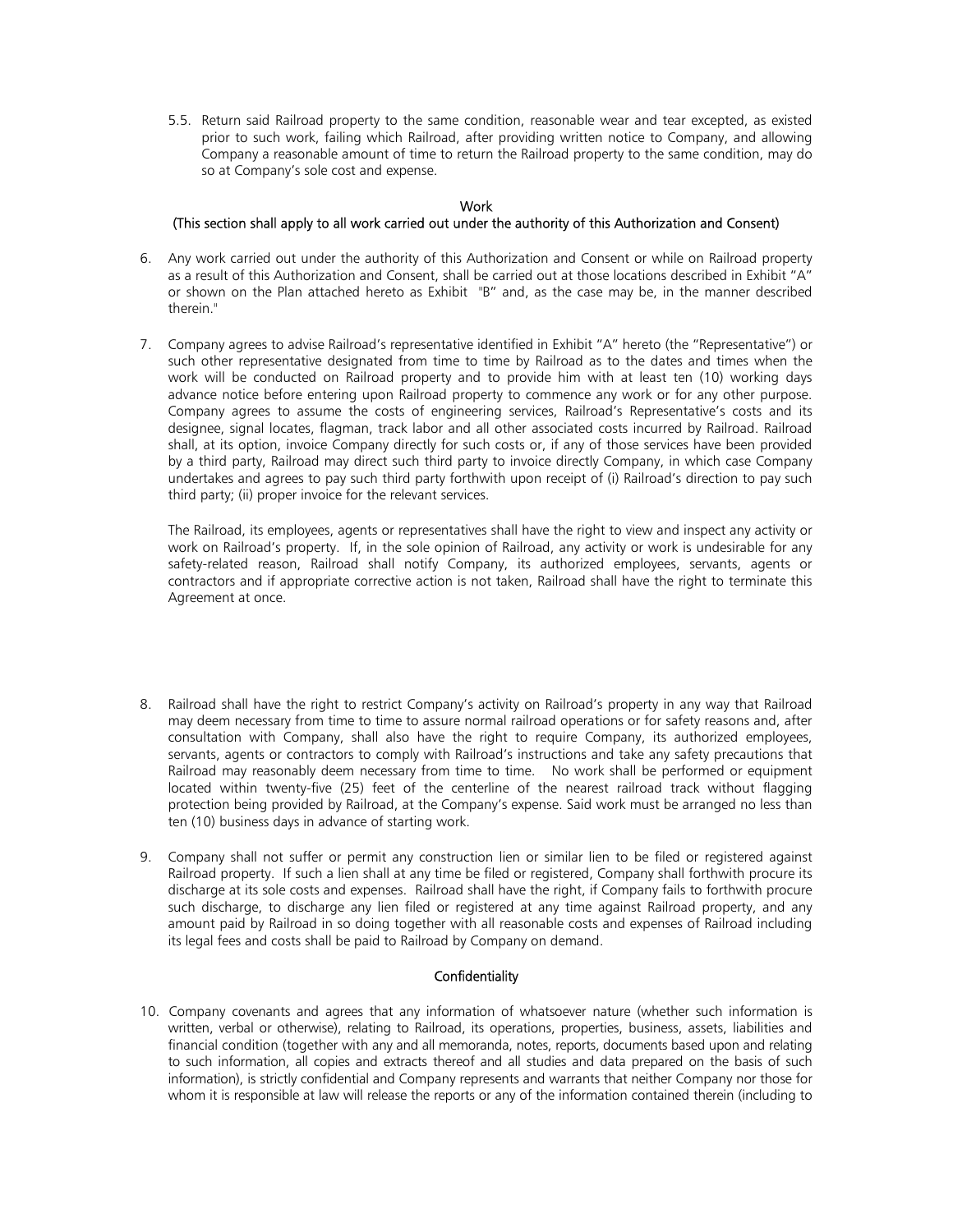any Authority), without the express written consent of Railroad, and Company shall refuse all requests for such reports or information in the absence of Railroad's express written consent, unless compelled to do so by competent judicial or administrative authority and only to the extent that (i) Company gives Railroad timely notice of any proceeding and/or hearing related thereto; and (ii) Company has taken no action that would hinder Railroad from seeking a protective order to prevent such disclosure of its confidential information. Company further undertakes and agrees to share with Railroad, at no cost to Railroad, any and all conclusions, studies, reports or data incorporating, based upon or relying on any such information.

#### Indemnity

11. Company agrees to indemnify and save harmless Railroad, its affiliates and associates (within the meaning ascribed to those terms under the *Canada Business Corporations Act*) and their employees, servants, and agents (collectively the "Indemnitee") from and against claims, demands, suits, judgments, actions, liens and other encumbrances, settlements, liability, costs and expenses (including, without limitation, court costs, experts' fees and attorneys' fees) when the injury, death, damage, loss or destruction is caused by the breach of contract or warranty, violation of statute, intentional misconduct or negligent act or omission of the indemnitor, its employees, agents, contractors or subcontractors or when such act or omission is the kind for which one is made strictly liable, whether such claim arises in equity, at common law, or by statute, or under the law of contracts, torts (including without limitation, negligence and strict liability without regard to fault) or property of every kind or character (including Railroad property) ("Claims") and including, without limitation, Claims for personal injury or bodily injury to or death of any person, emotional distress, real and personal property damage and including derivative, consequential, indirect damages and economic loss, and also including, without limitation, Claims arising in favor of or brought by any of Company's employees, agents, contractors or representatives, or by any governmental agency or any other third party. Company shall not, however, be responsible for any such Claims to the extent it is solely caused by the gross negligence or wilful misconduct of the Indemnitee.

#### Insurance

- 12. Company shall provide and keep in force and effect throughout the term of this Authorization and Consent such insurance, in amounts and for risks as Railroad may prescribe from time to time including, if applicable, the kinds and minimum amounts of insurance set out under Exhibit " $C'' -$  "General requirements".
- 13. If Company, its contractors or any subcontractors shall perform subsurface work, Company, its contractors or any subcontractors shall provide and keep in force and effect throughout the term of this Authorization and Consent the insurance specified under Exhibit "C" – "Sub-Contractor Insurance Coverage".

Company's contractor will not enter Railroad property without having in its possession a certificate certifying that contractor has obtained all of the insurance coverage required hereunder. The Railroad may at any time require the contractor to furnish said certificate and failure to so may result in removal from Railroad property, cancellation of agreement and other consequences including without limiting damages or consequential losses resulting from the non-completion of the work, as Railroad may determine. Said insurance shall state that no material changes will be made to the policies unless Railroad is given a prior written notice of thirty (30) days before such change or cancellation. Any insurance coverage required under the terms and conditions of this contract shall in no manner restrict or limit the liabilities assumed by Company nor shall they release Company from any of its obligations under this contract.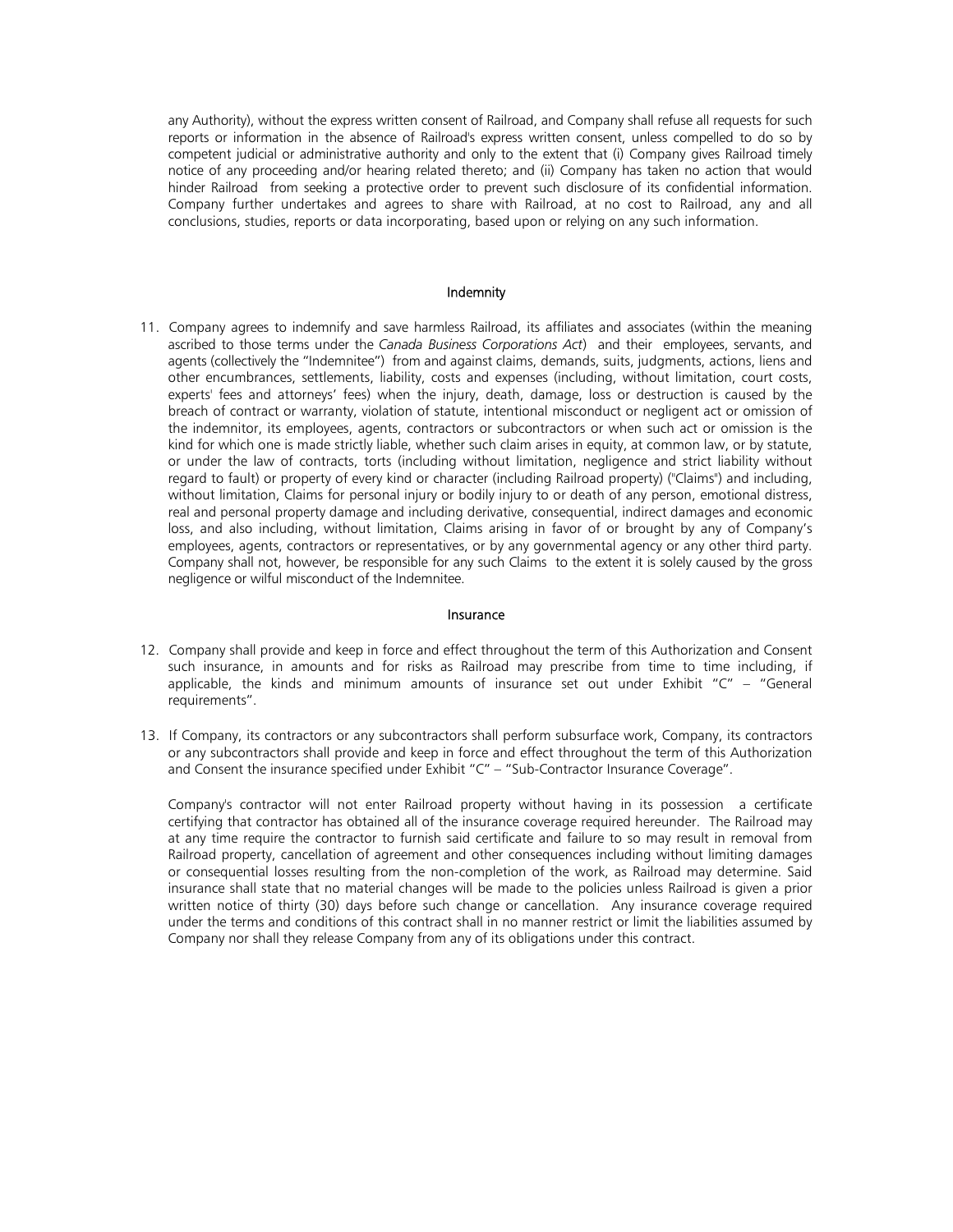#### Exceptions

14. Any exception or variation to the terms and conditions of this Authorization and Consent shall be specifically identified in Exhibit "A" hereto. No such exception or variation shall be binding upon Railroad unless Exhibit "A" is properly initialed by Railroad's duly authorized representative(s).

#### **Miscellaneous**

- 15. Company shall not have the right to transfer and/or assign this Authorization and Consent or any of its rights hereunder without Railroad's prior written consent, which consent Railroad shall have entire discretion to withhold or delay.
- 16. All notices provided for under this Authorization and Consent shall be in writing and sent by pre-paid registered mail, fax or hand-delivered to the other party at the addresses herein first noted or at such other address as either party may notify the other from time to time.

Such notices, if given by mail, shall be deemed to have been received on the third business day following the postage thereof; if by fax or hand delivery, at the date and time the fax is sent or the hand delivery is made.

- 17. Either party's exercise or failure to exercise any rights under this Agreement shall not relieve the other party of any responsibility under this Agreement.
- 18. In the event of conflict between the terms hereof and the terms of any other agreement between Railroad and Company, the most stringent standards and conditions shall govern.
- 19. This Authorization and Consent shall be governed by the laws of the jurisdiction where Railroad property accessed under the authority hereof is located, as noted under Exhibit "A" hereto.

The parties have executed this Agreement this  $\frac{1}{\sqrt{2\pi}}$  day of  $\frac{1}{\sqrt{2\pi}}$ , 200

RAILROAD

Print Name: Title:

 $\mathcal{L}_\text{max}$  and  $\mathcal{L}_\text{max}$  and  $\mathcal{L}_\text{max}$  and  $\mathcal{L}_\text{max}$ 

 $\mathcal{L}_\text{max}$  , where  $\mathcal{L}_\text{max}$  is the set of the set of the set of the set of the set of the set of the set of the set of the set of the set of the set of the set of the set of the set of the set of the set of the se

COMPANY

Print Name: Title: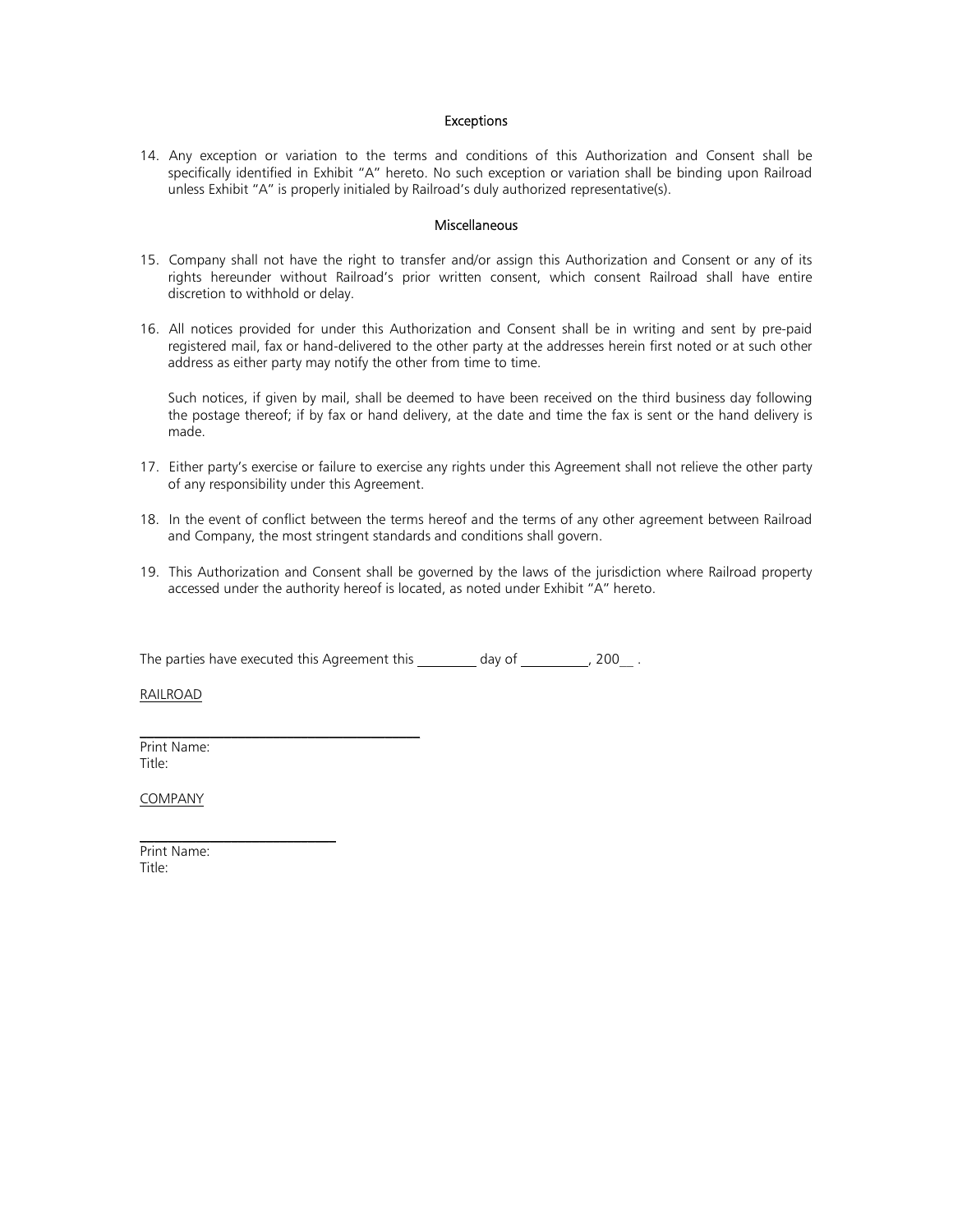Exhibit A Authorization and Consent Form

| Railroad<br>property:                                                                                                                    |                                                                                                                                                                |               |
|------------------------------------------------------------------------------------------------------------------------------------------|----------------------------------------------------------------------------------------------------------------------------------------------------------------|---------------|
| <b>Limited Access</b><br>Purpose:                                                                                                        | [insert detailed description].                                                                                                                                 |               |
| Term:                                                                                                                                    |                                                                                                                                                                |               |
|                                                                                                                                          | number of days/months/years], beginning on<br>[commencement date] and terminating on<br>[termination date], unless sooner terminated<br>as provided hereunder. |               |
| Representative:<br>(name and<br>address)                                                                                                 |                                                                                                                                                                |               |
| Insurance                                                                                                                                | General Requirements<br>(Relief from Insurance<br>Requirements requires prior<br>approval from CN Law<br>Department)                                           | None required |
|                                                                                                                                          | Sub-Contractor Insurance<br>Coverage                                                                                                                           | Required      |
|                                                                                                                                          |                                                                                                                                                                |               |
| Exceptions/<br>Variations<br>(Variation in<br>insurance<br>coverage requires<br>prior approval<br>from Risk<br>Management<br>Department) |                                                                                                                                                                |               |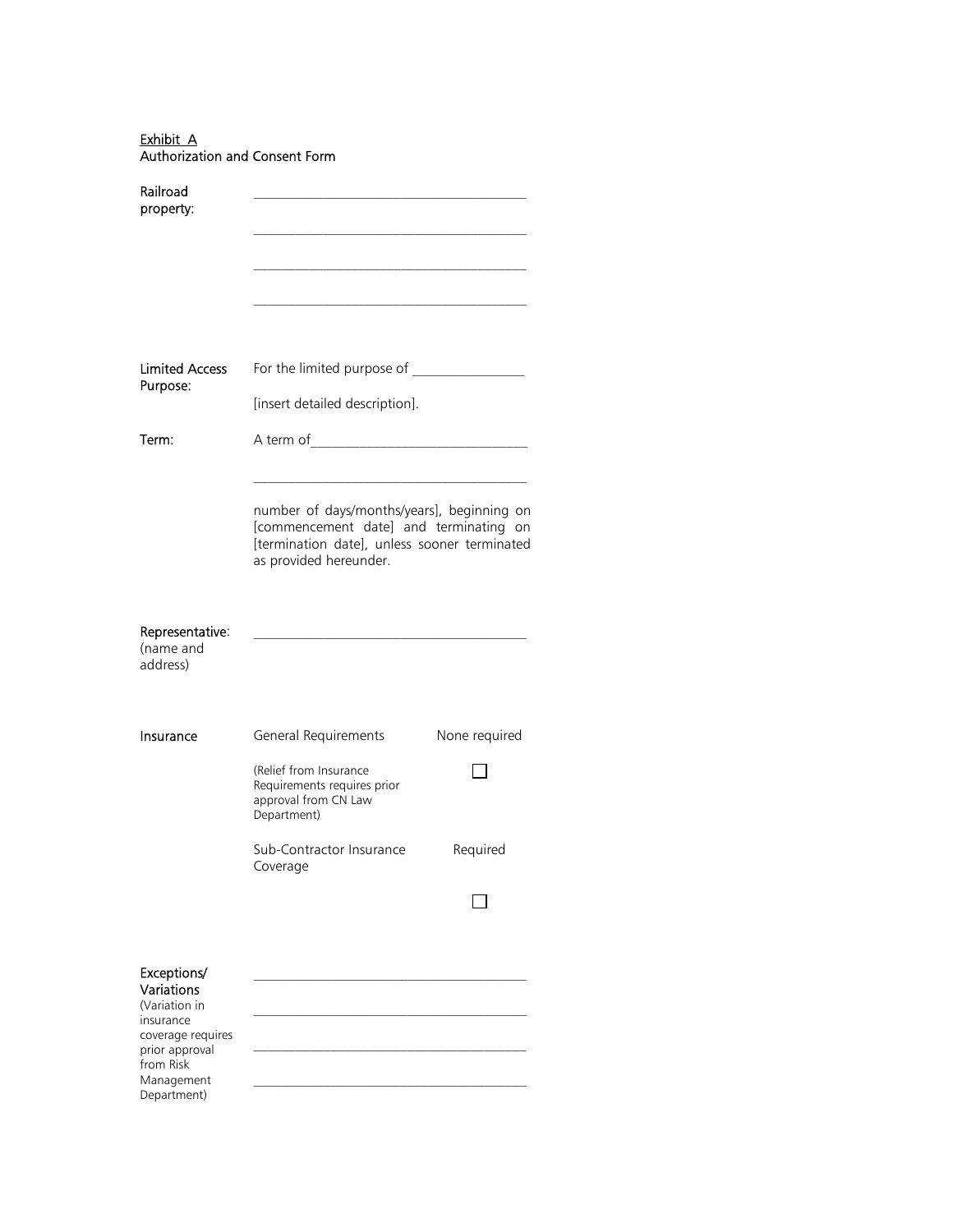\*\*\*\*\*\*\*\*\*\*

Exhibit B

(Appended hereto)

\*\*\*\*\*\*\*\*\*\*

## Exhibit C

### General Requirements

(a) Comprehensive General Liability insurance in an amount of no less than five million dollars (\$5,000,000), or such greater amounts as Railroad may reasonably require from time to time, combined single limit for bodily/personal injury including death and/or damage to or destruction of property (including loss of use) caused by an accident or an occurrence and also including contingent employers liability, products and completed operations coverage, non-owned automobile liability and contractual liability endorsement specifically granting coverage for all liability assumed under this agreement. This insurance shall name Railroad as additional insured and shall contain cross liability clause and shall specifically include liability for operations within or around railroads and railway tracks; and

(b) To the extent Company carries out work on its own behalf or on behalf of Railroad, it shall provide and cause its contractors to provide and keep in force and effect throughout the term of this Authorization and Consent, in addition to the insurance listed above (which, for greater clarity it shall also cause its contractors to provide and keep in force and effect as aforesaid), the following kinds and minimum amounts of insurance:

- Automobile Liability insurance on all licensed vehicles owned by, hired, leased to or on behalf of the Company's contractor in an amount no less than five million dollars (\$5,000,000) per occurrence.
- Professional Liability insurance with limits of not less than \$5,000,000 per claim and a deductible of not more than \$25,000 or for such greater amounts as Railroad may from time to time reasonably require.
- If available in the jurisdiction covered by this Agreement Worker's Compensation insurance in amounts not less than the statutory limits and employer's liability in an amount no less than five million dollars (\$5,000,000).